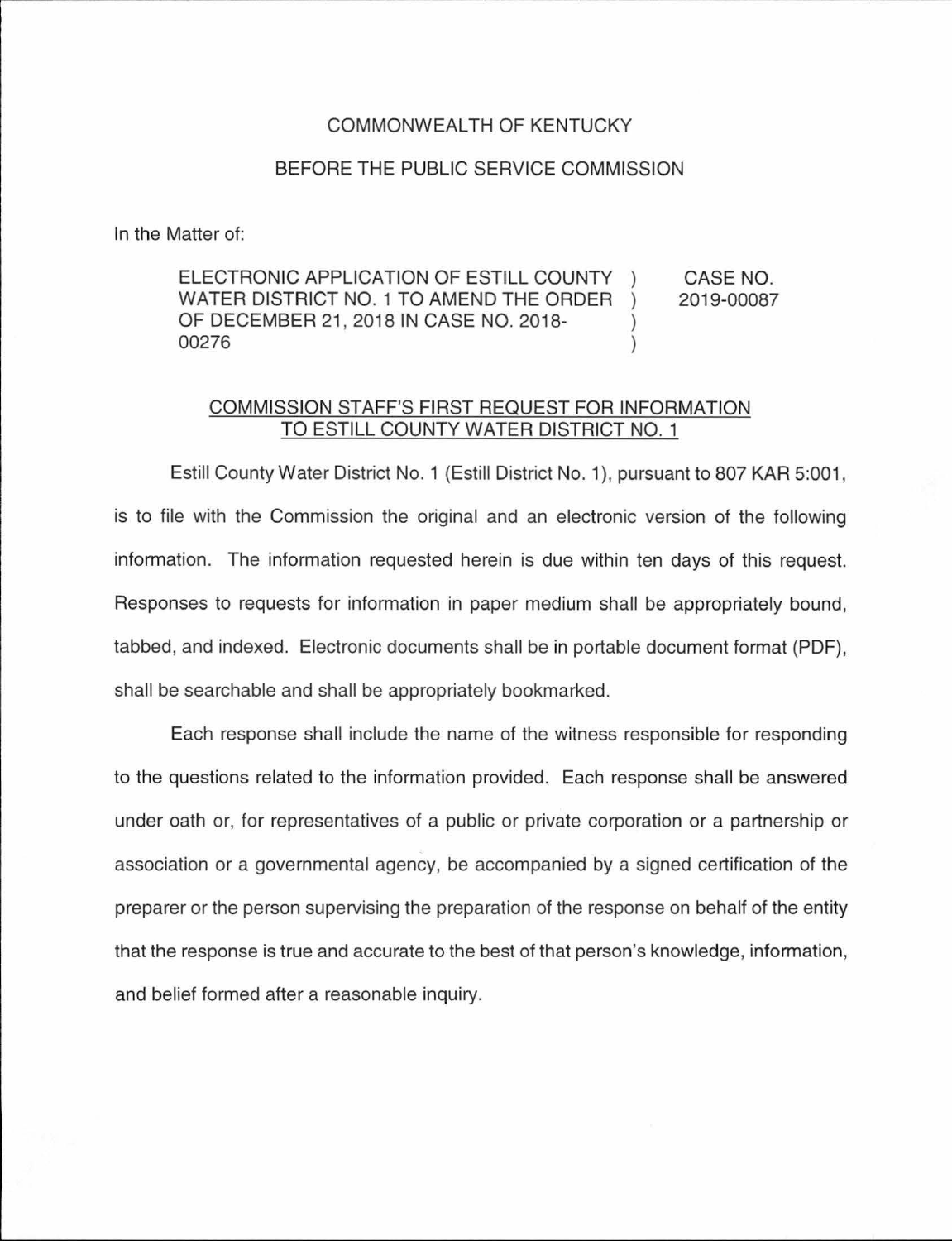Estill District No. 1 shall make timely amendment to any prior response if Estill District No. 1 obtains information which indicates that the response was incorrect when made or, though correct when made, is now incorrect in any material respect. For any request to which Estill District No. 1 fails or refuses to furnish all or part of the requested information, Estill District No. 1 shall provide a written explanation of the specific grounds for its failure to completely and precisely respond.

Careful attention shall be given to copied material to ensure that it is legible. When the requested information has been previously provided in this proceeding in the requested format, reference may be made to the specific location of that information in responding to this request. When applicable, the requested information shall be separately provided for total company operations and jurisdictional operations. When filing a paper containing personal information, Estill District No. 1 shall, in accordance with 807 KAR 5:001, Section 4(10), encrypt or redact the paper so that personal information cannot be read.

1. Refer to the application, Item 12, page 4.

a. With the acceptance of the Rural Development's Director of Water and Waste Disposal Loan and Grant Program (RD), confirm that Estill District No. 1 has kept current with its principal and interest payments to RD.

b. Provide documentation supporting the answer in the above  $1(a)$ request.

2. Refer to Case No. 2018-00276, Requested Relief, Item 4, page 16, in which Estill District No. 1 requested the Commission to issue an Order by December 27, 2018.

-2- Case No. 2019-00087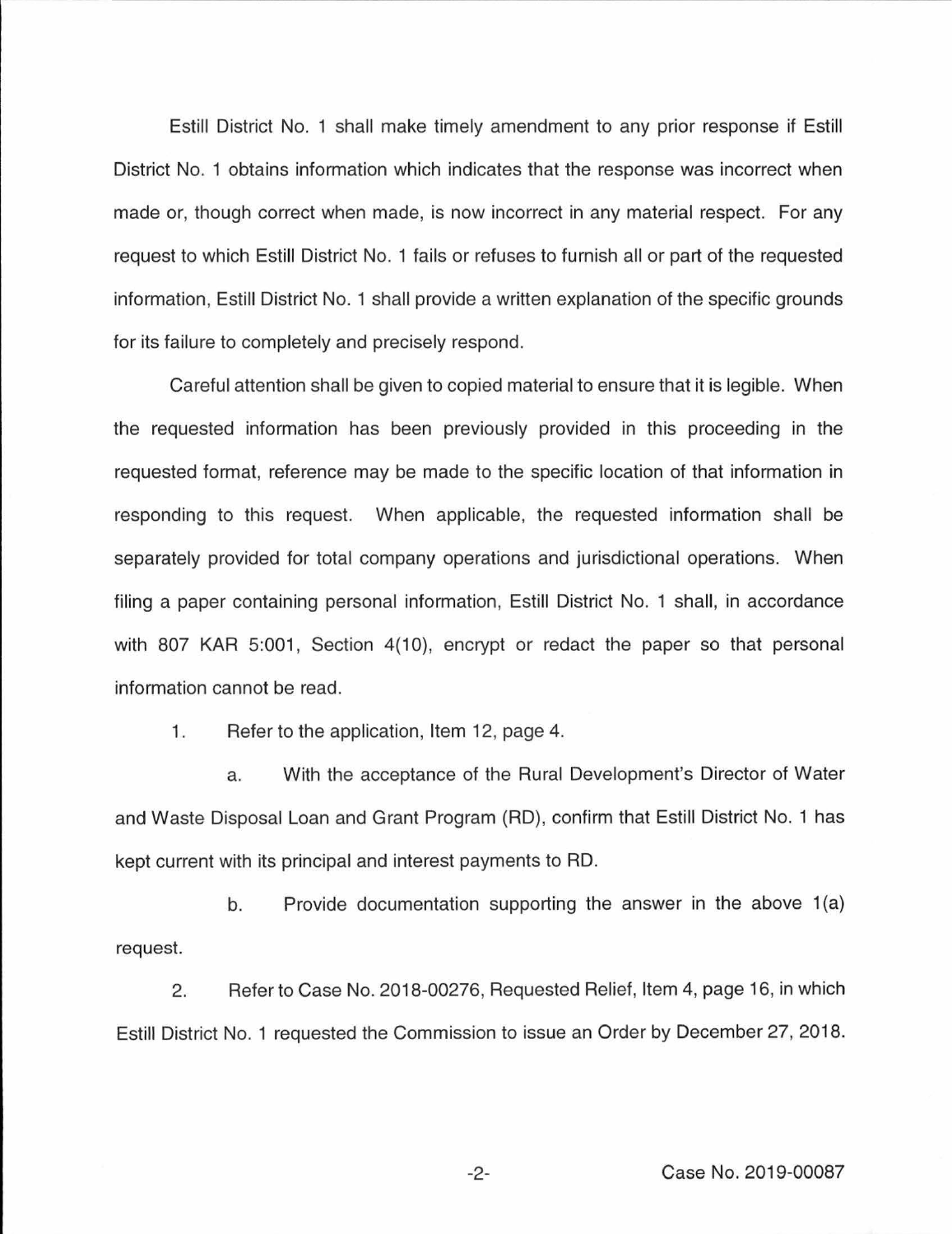This requested relief was based upon Estill County No. 1's stated need to execute the restructuring of the Citizens Guaranty Bank loans no later than December 31, 2018.

a. Explain why Estill District has waited until March 2019, to seek an amendment to the Order in Case No. 2018-00276.

b. Explain why Estill District No. 1 did not immediately notify the Commission of the request by Citizen Guaranty Bank to alter the terms of the consolidation.

c. Provide the date Citizens Guaranty Bank notified Estill District No. 1 of their its revised plan concerning the promissory notes consolidating the debt held by Citizens Guaranty Bank.

d. Provide any correspondence or notifications from Citizens Guaranty Bank relating to the revised plan concerning the promissory notes consolidating the debt held by Citizens Guaranty Bank.

ven R. Purson

Gwen R. Pinson Executive Director Public Service Commission P.O. Box 615 Frankfort, KY 40602

DATED **\_\_ A\_PR\_1 5\_2\_01\_9** \_

cc: Parties of Record